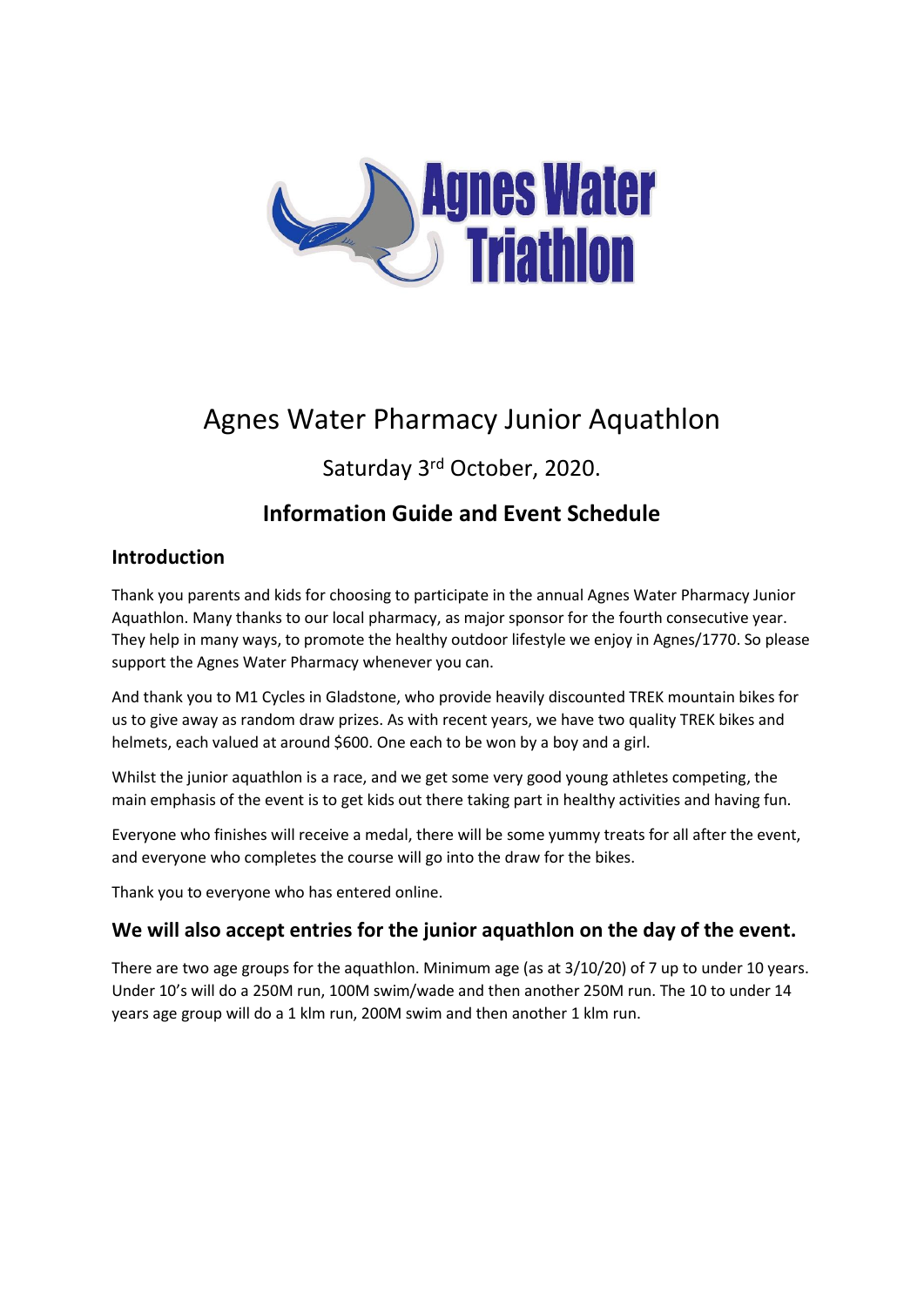

### **Venue**

Tom Jeffery Park, Agnes Water, at the beach end of Agnes Street, off Springs Road.

## **Parking**

You will be lucky to get a car park in Tom Jeffery Park car park. But there should be lots of parking available on Agnes Street, including the overflow car park next to the Mango Tree Motel. There will also be spaces available in Jeffery Court and the Endeavour Plaza shopping centre car park, all within a couple of minutes walk from the park.

## **Schedule of events**

#### **Saturday 3rd October**

1.00pm till 2.00pm – Registration for people who are entering on the day. Please note, if you have already entered online, you only have to have your child's name marked off as being in attendance, so you can arrive from 1.30pm.

#### **We also have check in open for triathletes who are competing on Sunday morning. Any parents or supporters who are doing the triathlon, please check in at this time.**

2.00pm – We will have a short gather round to go through the event schedule before moving down to the beach.

2.15pm approx. – Under 10's will be marshalled to the start. SLSQ lifeguards (who will be providing water safety) will do a head count, and the course will be explained to athletes. Once this is completed, the under 10's will start. Medals will be handed out as the kids cross the finish line.

We will start the under 14's after all under 10's have finished and been accounted for.

2.45pm approx. – Under 14's will be marshalled to the start. SLSQ lifeguards (who will be providing water safety) will do a head count, and the course will be explained to athletes. Once this is completed, the under 14's will start. Medals will be handed out as the kids cross the finish line.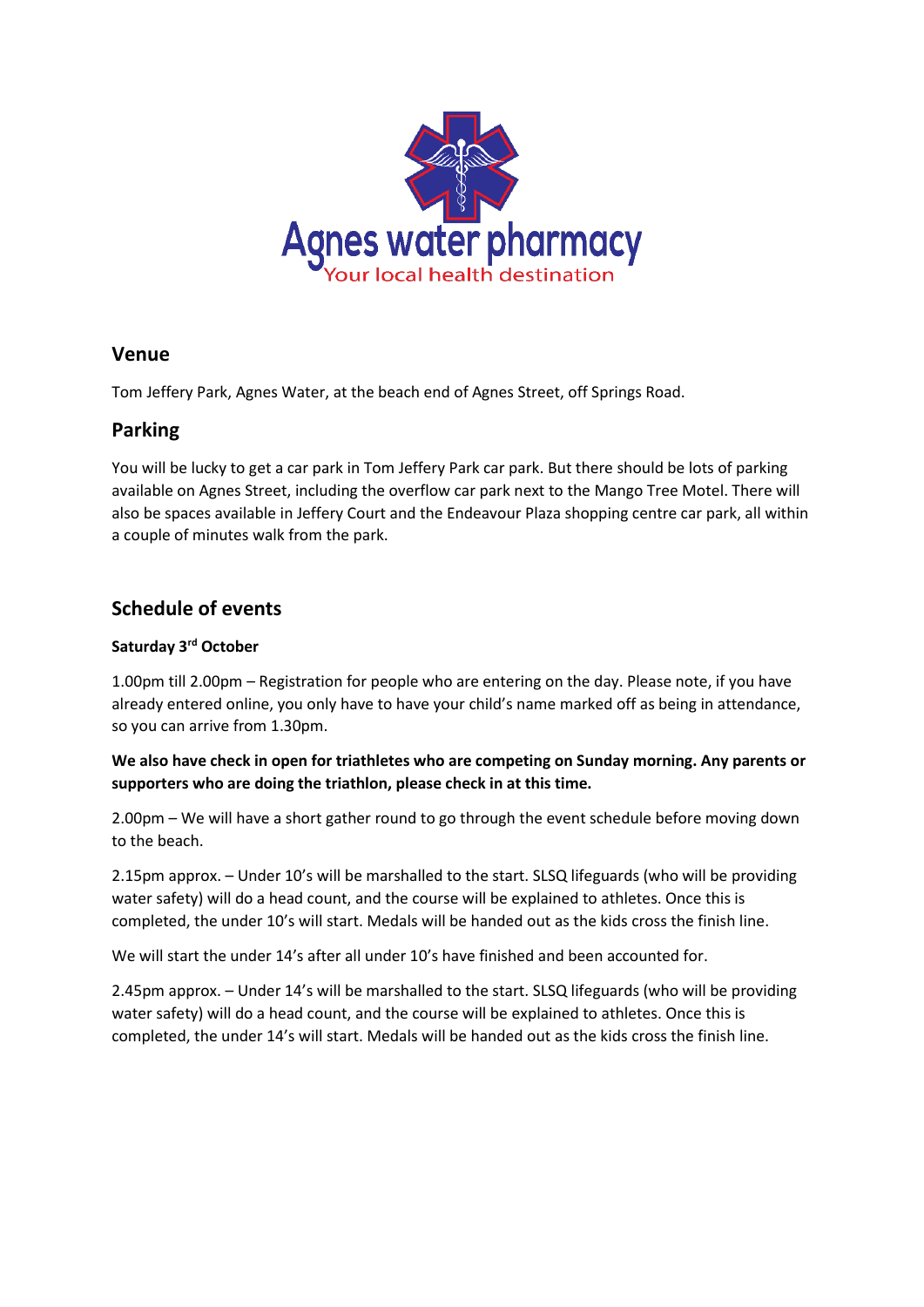## **Venue facilities**

Tom Jeffery Park is a beautiful shaded park with toilet and shower facilities. There will be ample room to spread out and practice social distancing.

## **About the event**

As mentioned previously, this event is all about kids taking on a challenge and completing the course. There is no time cut off and there is no problem at all with kids walking parts of the run course if they need to. A swim cap will be provided to all competitors. These must be worn for the entire event.

The course maps are available on the website [https://www.agneswatertriathlon.com/copy-of](https://www.agneswatertriathlon.com/copy-of-triathlon)[triathlon](https://www.agneswatertriathlon.com/copy-of-triathlon)

The swim leg is likely to be choppy due to the sea breeze. We will do our best to ensure the swim is not too arduous. Under 10's will do a swim/wade in water between waist and chest deep. And we may shorten the swim for the older kids if conditions make this advisable.

Several SLSQ lifeguards will be in the water to keep the kids safe. Anyone getting into difficulty will be assisted to shore. If a child does need assistance during the swim leg, once getting back to shore, they will be allowed to complete the event, if they are able to do so without further difficulty.

The run is entirely on the sand of Agnes Water main beach. The sand is flat and firm, so good for running. Shoes are not necessary for the run legs.

## **Spectators and Parents**

We welcome all spectators, friends and families of competitors. All participants must have a parent or guardian in attendance for the entire event. Feel free to move around and cheer on the Kids. Just a couple of no go areas for spectators, being:

- Please stay clear of the running course and finish line; and
- Life savers have asked that parents do no enter the water whilst the kids are swimming. The life guards are well trained and need space to properly do their job.

We also ask that all spectators adhere to social distancing rules, throughout and after the event.

## **Corona virus**

We ask that everyone coming to the aquathlon, including parents and spectators, adhere at all times to rules in place on the day of our event. And please do not attend the event if you are feeling unwell in any way.

## **Presentations**

We will move back up to the park for refreshments and presentations after all participants have finished and been accounted for. We will have some yummy treats for all competitors, and winners of each age category will be acknowledged and awarded a small trophy.

Also at this time, we will do the random draw for the bikes, one each for a boy and girl. Every one who completes the course goes into the draw, but you must be present to win.

#### **Presentations should be finished before 4.00pm.**